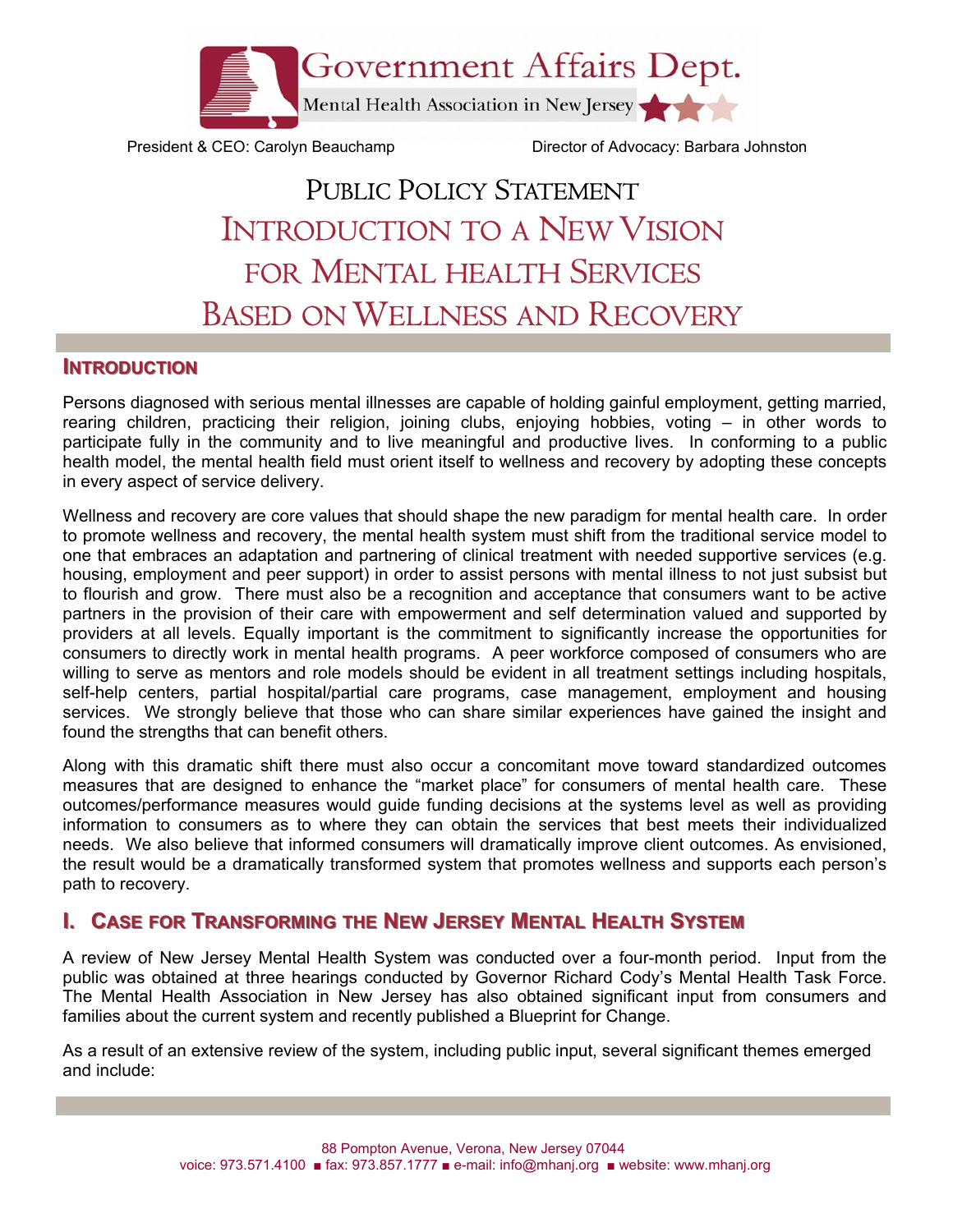- Stigma and discrimination associated with mental illness is still prevalent and seriously undermines our citizens from getting the help they need and even in using the health benefits available to them.
- The stigma and discrimination experienced by people with mental illness often leads to their impoverishment and isolation.
- Initial efforts to encourage and develop consumer and family driven systems of care are present in the adult and child behavioral areas and should be continued.
- An over-reliance on institutional care to serve individuals with serious mental illness exists in New Jersey.
- Insufficient or inadequate rehabilitative services and supported housing options to facilitate consumer recovery along with a consistent experienced professional staff to assist in the endeavor.
- A fragmented, uncoordinated service system that far too often leads to consumers with serious mental illness being housed in jails, prisons and juvenile facilities.
- High unemployment and disability for individuals with serious mental illness.
- *No services for tobacco dependence treatment*
- A thorough examination of the adult system of mental health care must be undertaken that focuses on the vision, design, costs, outcomes and operations.
- A system designed around failing first or becoming seriously mentally ill before intensive services can be made available is too prevalent.
- Current funding such as Medicaid and state contracting mechanisms limit persons with mental illness from achieving wellness and recovery and valued roles of full citizenship by often limiting reimbursement to facility-based and medical services.

New Jersey's Mental Health System is not unique and similar themes are present in many states. The President's Freedom Commission on Mental Health identified many of these very issues. In fact, in the Commission's final report concluded that the system is not oriented to the single most important goal of the people it serves – the hope of recovery. Also, state of the art treatments, based upon decades of research, are not being transferred from research to community settings.

More individuals could recover from even the most serious mental illnesses if they have access to treatment and supports within their communities that are tailored to their individual needs.

### **II. SYSTEM TRANSFORMATION: FIRST STEP — PARTIAL HOSPITAL/ PARTIAL CARE**

Many individuals with mental health conditions identify employment, whether in competitive or non-competitive settings, as the single most critical ingredient in their recovery and in their obtaining a sense of community belonging. The importance of employment and its place in achieving meaningful community participation is the driving force behind the MHANJ's efforts to advocate for critical changes in partial hospital/partial care programs. The MHANJ believes that these programs within their rehabilitative activities must move forward to prepare and train consumers for real employment opportunities – only then can true community integration be realized. In order to achieve these changes, the state's Medicaid and Mental Health authorities, as major financing vehicles of state mental health systems, must recognize the legitimacy of state-of-the art rehabilitation related services that truly focus on the goals of employability and employment readiness. They must support providers by reimbursing more sophisticated approaches that actually prepare consumers for the changing employment market. MHANJ believes that the NJ Divisions of Medical Assistance and Health Care Services and Mental Health Services must join together to have their respective regulations governing the provision of partial hospital/partial care programs compliment one another with regard to employment and rehabilitative related services.

## **III. PRINCIPLES GOVERNING THE PROVISION OF PARTIAL HOSPITAL/PARTIAL CARE SERVICES**

Partial care/partial hospital programs provide comprehensive, interdisciplinary and active treatment services to assist consumers in increasing or maximizing independence and community living skills. Traditionally, the role of partial care/partial hospital services is to provide a "step-down" from more intensive acute settings for those consumers who, while not requiring inpatient care, still need structured programming directed at restoring and/or maintaining their functionality. These programs were designed to address the rehabilitation,